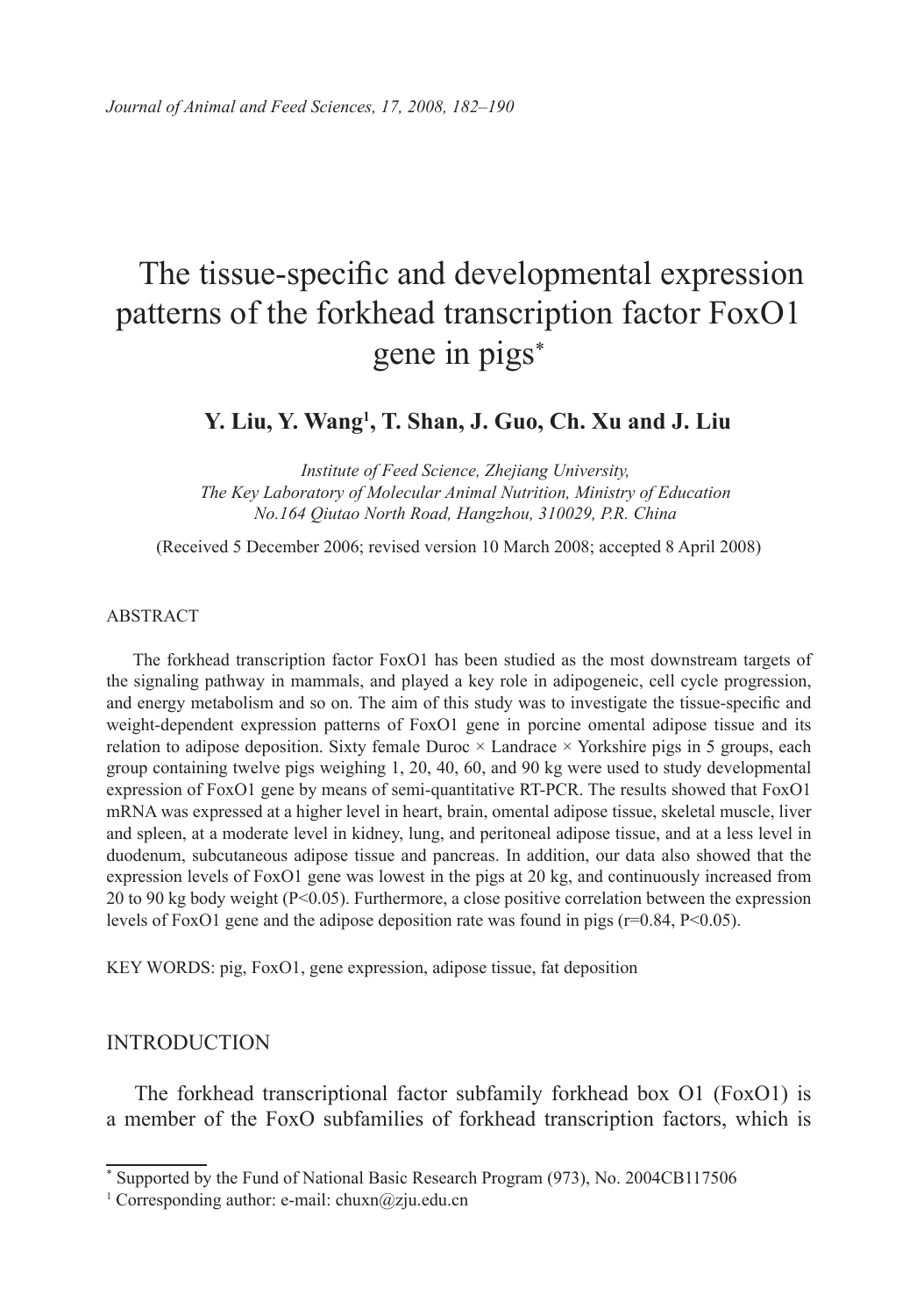deemed to the most downstream targets of the signaling pathway in mammals, such as insulin-like growth factor (IGF)/phosphoinositide 3-kinase (PI3K)/Akt signaling pathway. Insulin-mediated activation of Akt phosphorylates FoxO1, leads to its nuclear exclusion, results in reduced transcriptional activity, and inhibits the expression of FoxO1-regulated genes (Burgering and Kops, 2002), which affect apoptosis (Brunet et al., 1999; Dijkers et al., 2000; Nakae et al., 2003), energy metabolism (Puigserver et al., 2003; Frescas et al., 2005), tumorigenesis (Seoane et al., 2004; Greer and Brunet, 2005), cell cycle progression (Alvarez et al., 2001; Zhang et al., 2005), cellular differentiation, growth, and proliferation (Accili and Arden, 2004; Machida and Booth, 2004).

FoxO1 was involved in the differentiation of adipose tissues and obesity by a high-fat diet in mouse (Nakae et al., 2003). At the stage of adipogenesis, FoxO1 was activated and cooperated with PPARγ and C/EBPβ to regulating the switch from clonal expansion to differentiation. A recent study of the mouse using siRNA technology showed that hypothalamic FoxO1 affected feed intake and body weight through regulating feed intake and energy homeostasis (Kim et al., 2006). In addition, FoxO1 up-regulated lipoprotein lipase expression in skeletal muscle, while lipoprotein lipase was ascertained a key enzyme of lipidic metabolism (Kamei et al., 2003). These several evidences showed that FoxO1 was involved in fat deposition progression.

However, there are no data about tissue-specific and developmental expression patterns of FoxO1 gene in pigs. Moreover, the total fat depots keeping at optimum level are key factor to efficiently produce good quality porcine meat. So the aim of this study was to determine the pattern of FoxO1 gene expression in different tissues, different growth stages and its relation to adipose deposition to obtain information for regulating meat production quality.

## MATERIAL AND METHODS

## *Animals*

All of the experiments were done according to the guidelines for animal experiments at the National Institute of Animal Health. Total of sixty female pigs (Duroc  $\times$  Landrace  $\times$  Yorkshire) weighed at 1, 20, 40, 60 and 90 kg (n = 12/group) were grouped by body weight and were fed *ad libitum* according to the National Research Council guidelines. Thirty female pigs  $(n = 6/$ group) were selected randomly, weighted and euthanized under anaesthesia after a 12 h fast and *ad libitum* access to water. Omental adipose tissue (OA) of all pigs, and subcutaneous adipose tissue (SA), peritoneal adipose tissue (PA), brain (BR), heart (HE), liver (LI), kidney (KI), lung (LU), spleen (SP), skeletal muscle (SM),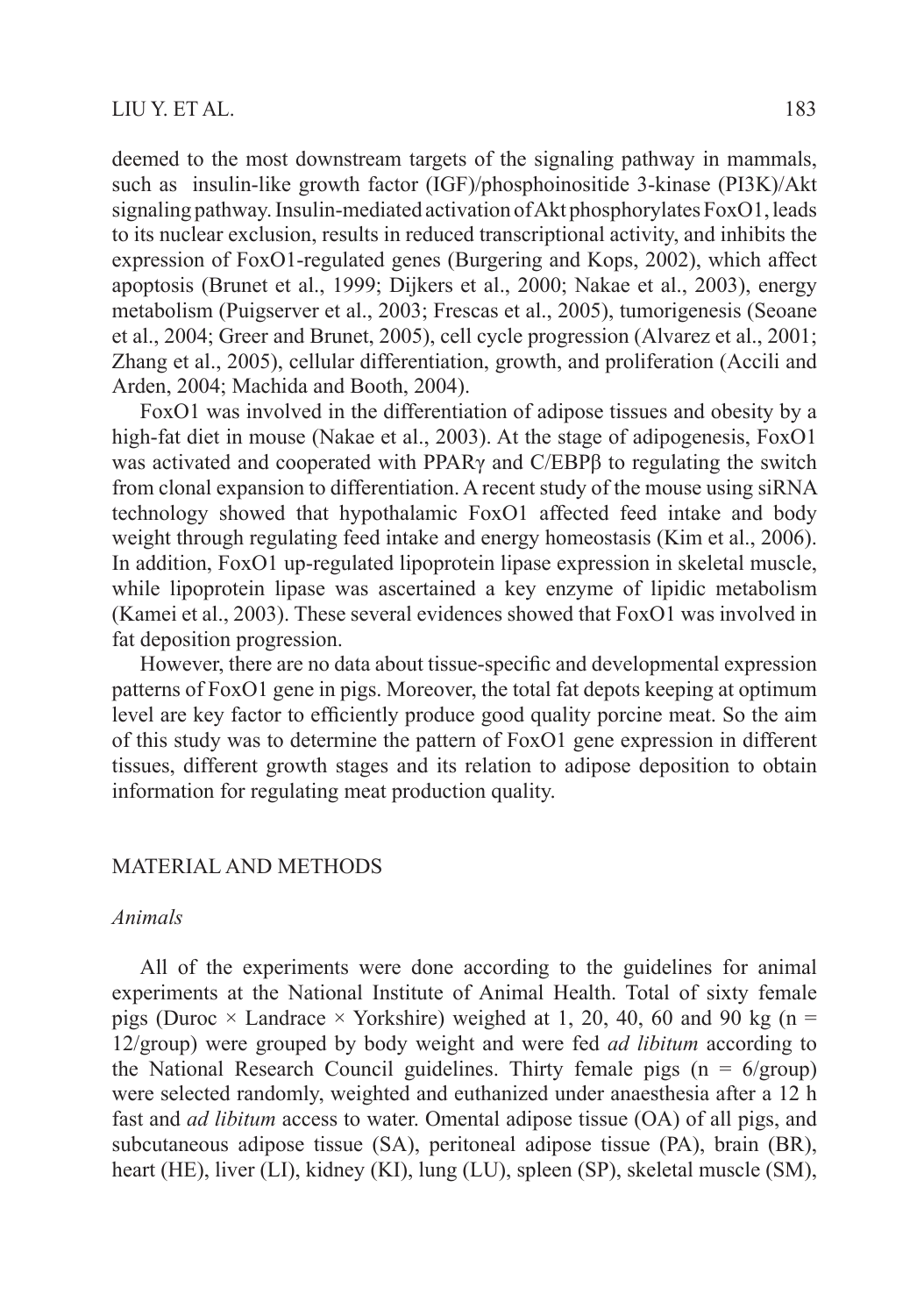#### 184 FORKHEAD TRANSCRIPTION FACTOR FOXO1 GENE IN PIGS

duodenum (DU) and pancreas (PC) of pigs at 20 kg were quickly dissected and frozen in liquid nitrogen, then stored at -70°C until extraction of total RNA. Lefthalf carcasses were weighed after the head, tail, hooves, viscera (except the KI) were removed. OA, PA and SA in left-half carcasses were dissected and weighed, and fat deposition rates were calculated according to the previous study (Shan et al., 2006).

## *Extraction of RNA and synthesis of cDNA*

Total RNA from each tissue sample was isolated using RNeasy Mini Kit (Qiagen, Maryland, USA) according to the manufacture's instructions. The extracted RNA was dissolved in ultra pure water and the purity and concentration of total RNA were measured by a spectrophotometer at 260 and 280 nm. And then, the first cDNA was synthesized according to the method of previous studies (Wang et al., 2005; Shan et al., 2006).

## *RT-PCR*

Primer sequences for FoxO1 gene were designed based on porcine sequences available in GenBank. 18S rRNA was more reliable than other genes (beta-actin gene, etc.) as an internal control gene for the gene expression research (Mauro and Edelman, 1997; Selvey et al., 2001). So, samples were normalized using the housekeeping gene, 18S rRNA. Two pairs of primers were designed by the Primer Premier 5.0 software (Table 1), and synthesized by Shanghai Sangon Biological

| Gene       | Accession<br>number         | Primer<br>source | Oligonucleotide sequence                                                                       | Length<br>bp |
|------------|-----------------------------|------------------|------------------------------------------------------------------------------------------------|--------------|
| FoxO1      | DQ243692<br>(5~204 b)       | Pig              | 5'-AAGACCGCTTTACAAGTGCC-3'<br>sense primer<br>5'-TCTCCATCCATGAGGTCGTT-3'<br>antisense primer   | 200          |
| -8<br>rRNA | S AY265350<br>(631~1005~bp) | Pig              | 5' - CTCCACCAACTAAGAACGG-3'<br>(sense primer)<br>5'-AAGACGGACCAGAGCGAAA-3'<br>antisense primer | 375          |

Table 1. Primers sequences for FoxO1 and 18S rRNA genes

Engineering Technology and Services Co., Ltd. (China). The reverse- ranscribed cDNA was amplified with Taq DNA polymerase by polymerase chain reaction (PCR) in a thermocycler (Gene Amp PCR system 9600) using designed primers.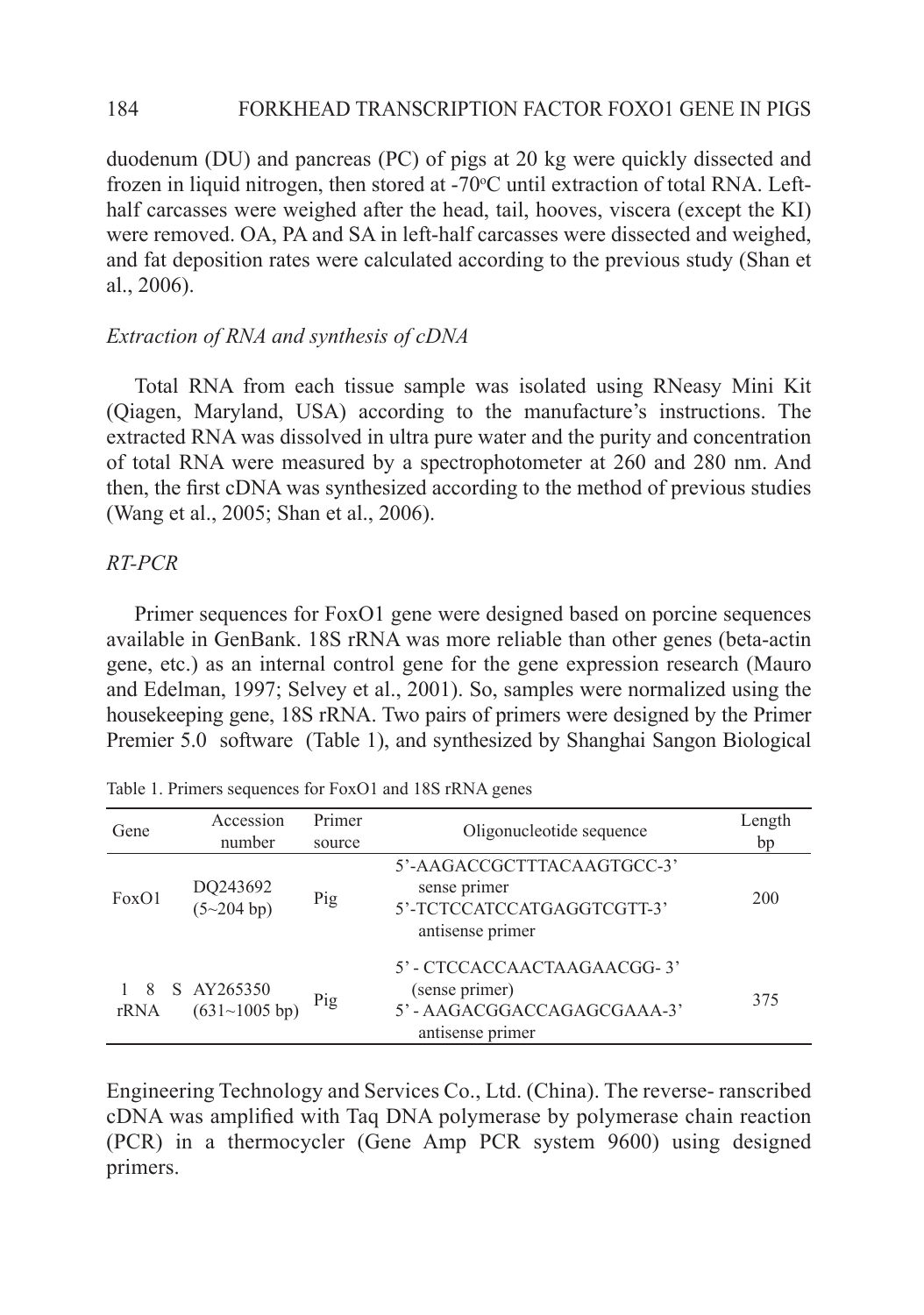RT-PCR for tested genes was performed in a 50-µl final reaction volume. The appropriate number of cycles, optimum PCR primer concentration, Mg2+ concentration and annealing temperature that would result in linear amplification of each transcript were determined by a preliminary experiment (data not shown). The amplification reaction was constitutive of 1 µl reverse-transcribed cDNA; 5 µl 10 × PCR buffer; 3 µl 25 mM MgCl<sub>2</sub>; 1 µl 20 µM of each primer; 1 µl 10 mM dNTP; 0.5 µl Taq DNA polymerase. The conditions for PCR for FoxO1 gene were: denaturation for 2 min at 94 °C, 29 cycles of PCR were performed with each cycle consisting of denaturation at  $94^{\circ}$ C for 50 s, annealing at 52.5 $^{\circ}$ C for 50 s, and extension at  $72^{\circ}$ C 60 s, and followed by final extension at  $72^{\circ}$ C for 10 min. The conditions for PCR for 18S rRNA gene were: denaturation for 2 min at  $94^{\circ}$ C, 27 cycles of PCR were performed with each cycle consisting of denaturation at  $94^{\circ}$ C for 50 s, annealing at 53 $\degree$ C for 50 s, and extension at 72 $\degree$ C 60 s, and followed by final extension at  $72^{\circ}$ C for 10 min.

#### *DNA sequencing and mRNA expression analysis*

DNA sequencing and sequence analysis were performed by the method described by Khoo et al. (2003). The expression of porcine FoxO1 gene was determined by semi-quantitative RT-PCR using the housekeeping 18S rRNA gene as control. Amplified products were electrophoresed through  $1.0\%$  (w/v) agarose gel, electrophoresis band intensities of the PCR products were quantified using NIH Image Version 1.62 software.

## *Statistical analysis*

The data were analysed according to the ANOVA procedure and the treatment means were separated by Duncan's multiple range tests (Duncan, 1955; SAS, 1989). P-values  $\leq 0.05$  were considered to be significant.

### RESULTS AND DISCUSSION

The tissue-specific expression pattern of FoxO1 gene in tested tissues in pigs was evaluated using semi-quantitative RT-PCR. The results of electrophoresis of PCR products were shown in Figure 1. This study demonstrated the expression of FoxO1 gene in distant areas of porcine OA, SA, PA, BR, HE, LI, KI, LU, SP, SM, DU, and PC. Moreover, FoxO1 mRNA was expressed at a higher level in HE (SEM=0.0962), OA, SM, BR, LI and SP, and at a moderate level in KI, LU, PA, but, little was detected in DU, SA and PC.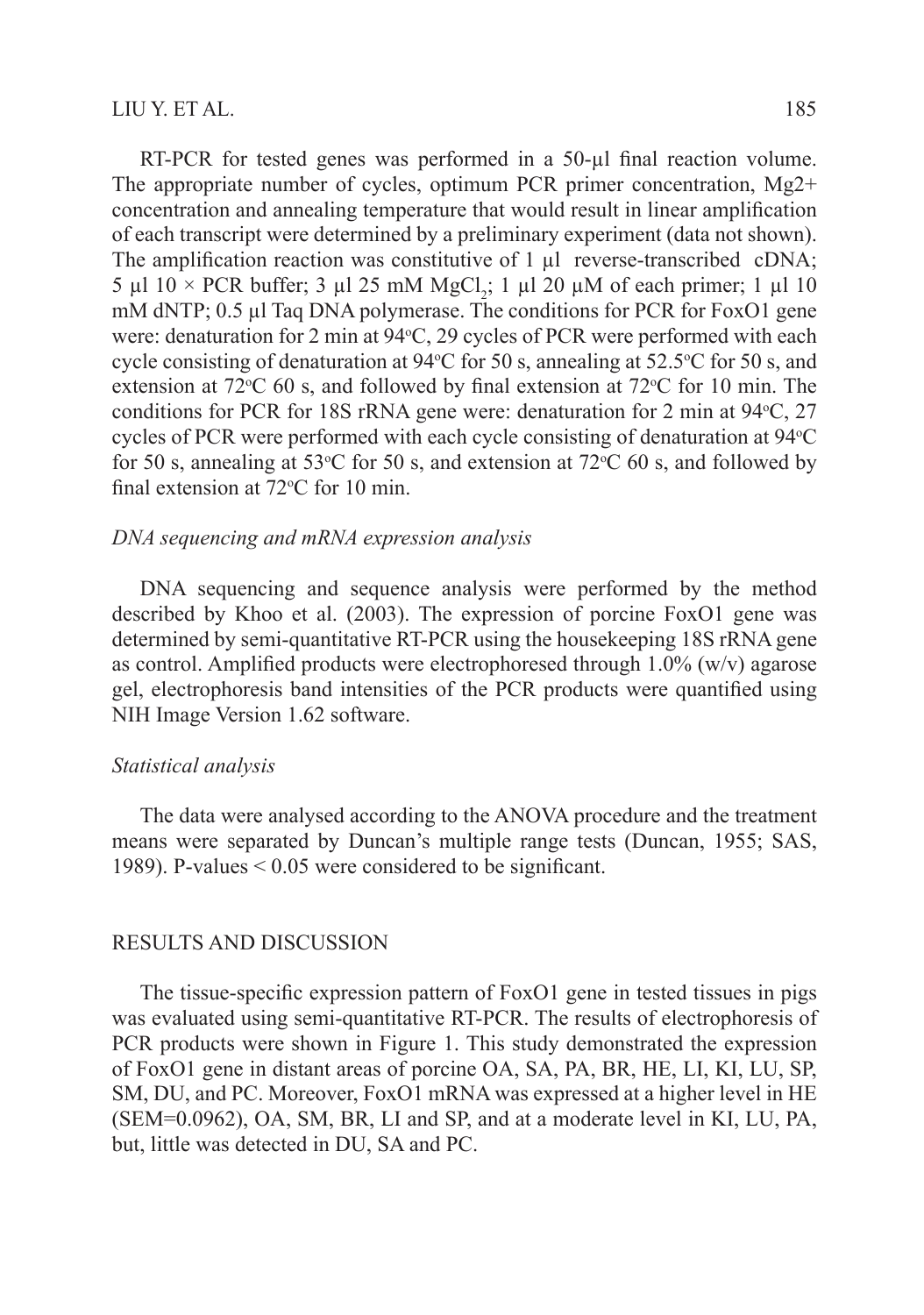

Figure 1. The tissue-specific expression pattern of FoxO1 gene mRNA in pigs weighted 20 kg. A: Results of the electrophoresis of RT-PCR products in all tested tissues. B: The relative expression of FoxO1 in various porcine tissues. Densitometric analysis of the porcine FoxO1 were normalized to 18S rRNA and shown as FoxO1/18S rRNA ratios. Each column represents the mean of six individual  $pigs \pm$  SEM

The tissue-specific expression pattern of FoxO1 gene was not reported in previous study, but it has been showed that FoxO1 was widely expressed in the different tissues in human and mouse. Anderson et al. (1998) detected the expression of FoxO1 gene in adult human tissues using the RT-PCR analysis and Northern blot analysis, and FoxO1 gene was expressed in heart, brain, lung, liver, skeletal muscle, kidney, pancreas, spleen, thymus, prostate, testis, ovary, placenta, small intestine and peripheral blood leukocytes. Furuyama et al. (2000) examined the FoxO1, FoxO3, and FoxO4 genes tissue distribution in mouse by Northern-blot analysis and found that the expressions of FoxO1, FoxO3, and FoxO4 were highest in brown adipose tissue, white adipose tissue in muscle, SP, HE and BR. The data of Nakae et al. (2002) indicated that FoxO1 was the most abundant FoxO isoform in murine white and brown adipose tissue. These results were basically similar with our data, and scanty differentiations may be due to the diversity of species.

The developmental expression pattern of FoxO1 gene in porcine OA with liveweight of 1, 20, 40, 60, and 90 kg was evaluated, and the results of electrophoresis of PCR products were shown in Figure 2. Our data showed that the expression levels of FoxO1 gene change with growing. In details, the expression of FoxO1 gene was at a low concentration at birth. However, the expression of FoxO1 gene was lowest in pigs with liveweight of 20 kg, and then steadily increased as the pigs grew. Furthermore, the expression of  $FoxO1$  gene was observed significantly increase in pigs of 90 kg weight when compared with pigs at 20 kg  $(P<0.05)$ . The highest expression of FoxO1 gene was observed at the highest body weight, 90 kg.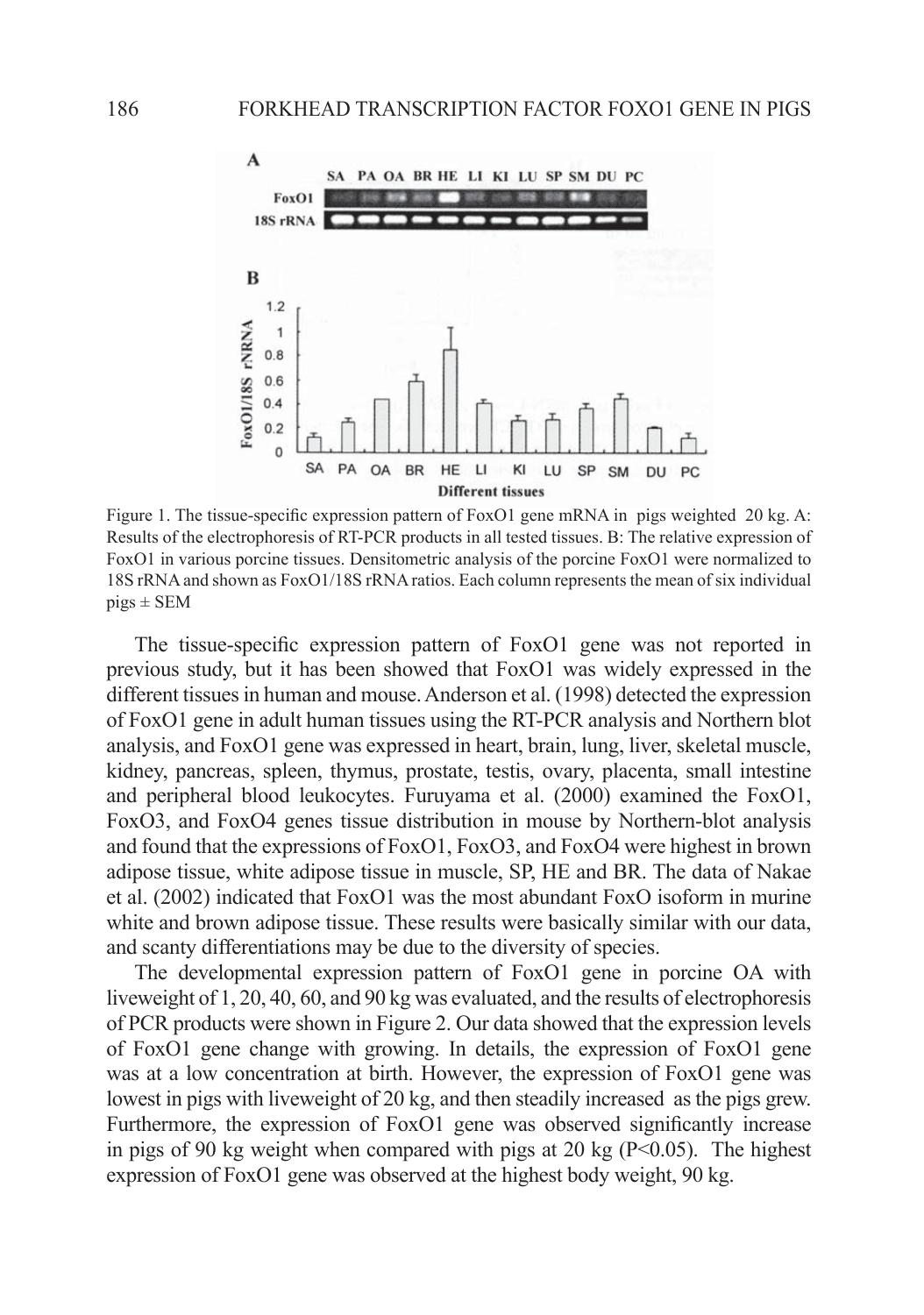

Figure 2. The pattern of FoxO1 gene mRNA levels in OA of pigs weighted 1, 20, 40, 60, and 90 kg. A: The results of the electrophoresis of RT-PCR products. B: The relative expression of FoxO1 in OA. Densitometric analysis of the porcine FoxO1 were normalized to 18S rRNA and shown as FoxO1/18S rRNA ratios. Each column represents the mean of six individual pigs  $\pm$  SEM. \* P<0.05

At the present study, there was no description about the developmental expression pattern of FoxO1 gene in porcine OA. It has been reported the expression of FoxO1 gene emerged a temporally restricted manner in the adult and developing mouse brain (Hoekman et al., 2006). Whereas, Furuyama et al. (2002) described no significant change with aging in rat skeletal muscles, and reported that the gene expression of FoxO1 was remarkably and selectively induced in mouse skeletal muscle and white adipose tissue with starvation (Furuyama et al., 2003).

In addition, the data of Nakae et al. (2003) showed that FoxO1 regulated adipocyte differentiation *in vitro*. In 3T3-F442A preadipocytes, original mRNA levels of FoxO1 were comparably low, increased up to 6-fold over basal levels at day 4, and then partially declined during differentiation.

To validate the correlation between the expression level of FoxO1 gene and the fat deposition, the fat (SA, PA and OA) deposition rates were calculated (data no show). It was known that FoxO1 gene mRNA level increased simultaneously as fat deposited from 1 to 90 kg body weight (Figure 3). Correlation analysis



Figure 3. The correlation between FoxO1 gene expression in OA and fat deposition rate in pigs weighted 1, 20, 40, 60, and 90 kg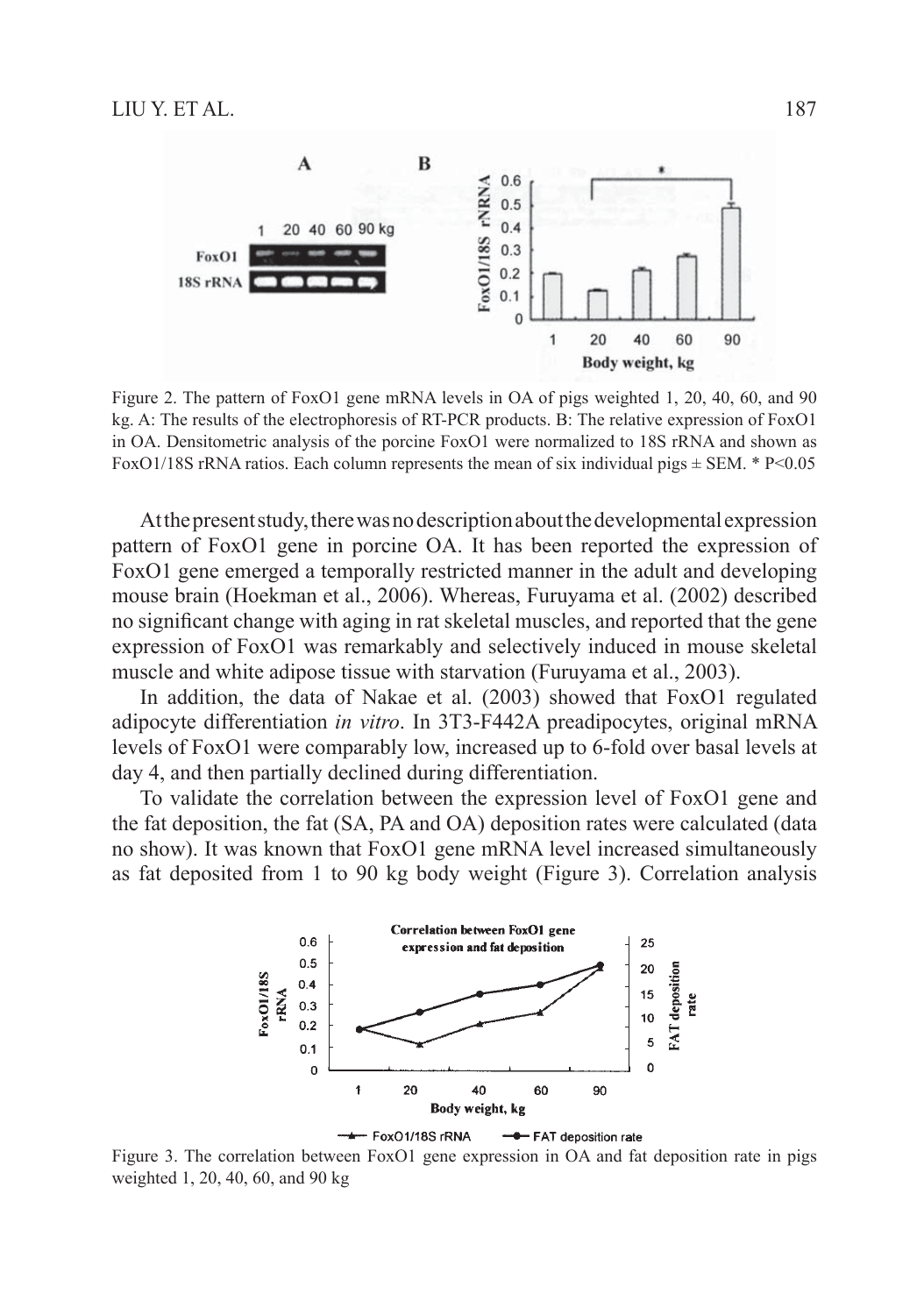demonstrated that there was a significantly positive correlation between the expression levels of FoxO1 gene and the fat deposition rate during growth from 1 to 90 kg body weight ( $r=0.84$ ,  $P<0.05$ ).

This result indicated that the fat deposition rates significantly increased with growing in pigs  $(P<0.01)$ . This was agreed with the data of Wang et al. (1989) who reported that the fat percentage increased significantly when the weight of commercial lean pigs increased and Souza et al. (2004) who described a significant correlation between fat content of the carcass and animal age.

Several experimental approaches have revealed that FoxO1 played a key role in the adipogenic and body weight. The study by Kim et al. (2006) showed that hypothalamic FoxO1 played an important role in the up-regulation of body weight and feed intake. FoxO1 regulated gluconeogenesis and adipocyte differentiation by regulating the expression of the target genes such as CCAAT/enhancing-binding protein (C/EBP), p27, glucose-6-phosphatase (G-6-Pase), phosphoenolpyruvate carboxykinase (PEPCK), and peroxisome proliferator-activated receptor gamma  $(PPAR_{\gamma})$ . Futhermore, the present study showed that the expression of these target genes increased as fat was deposited in adipose tissue (Tontonoz et al., 1994; Jiang et al., 2006). These results demonstrated the positive relation between the expression of FoxO1 gene and body weight. In our results, the positive correlation between expression levels of FoxO1 gene and fat deposition rate may be due to modulation of FoxO1 in lipid metabolism in adipose tissue, and may be due to FoxO1 participation in the adipocyte differentiation.

#### **CONCLUSIONS**

Our study revealed that the expression pattern of FoxO1 gene had a tissuespecific and weight-dependent change, and demonstrated the positive relation with fat deposition in pigs. The results of this study would provide some information needed for the use of development of nutritional schemes and gene therapy to manipulate porcine fat deposition in regulating and improving meat production quality. Further study on the molecular mechanism of FoxO1 action is also important to stockbreeding and a clinical viewpoint.

#### **REFERENCES**

- Accili D., Arden K.C., 2004. FoxOs at the crossroads of cellular metabolism, differentiation, and transformation. Cell 117, 421-426
- Alvarez B., Martinez A.C., Burgering B.M., Carrera A.C., 2001. Forkhead transcription factors contribute to execution of the mitotic programme in mammals. Nature 413, 744-747
- Anderson M.J., Viars C.S., Czekay S., Cavenee W.K., Arden K.C., 1998. Cloning and characterization of three human forkhead genes that comprisean FKHR-like gene subfamily. Genomics 47, 187-199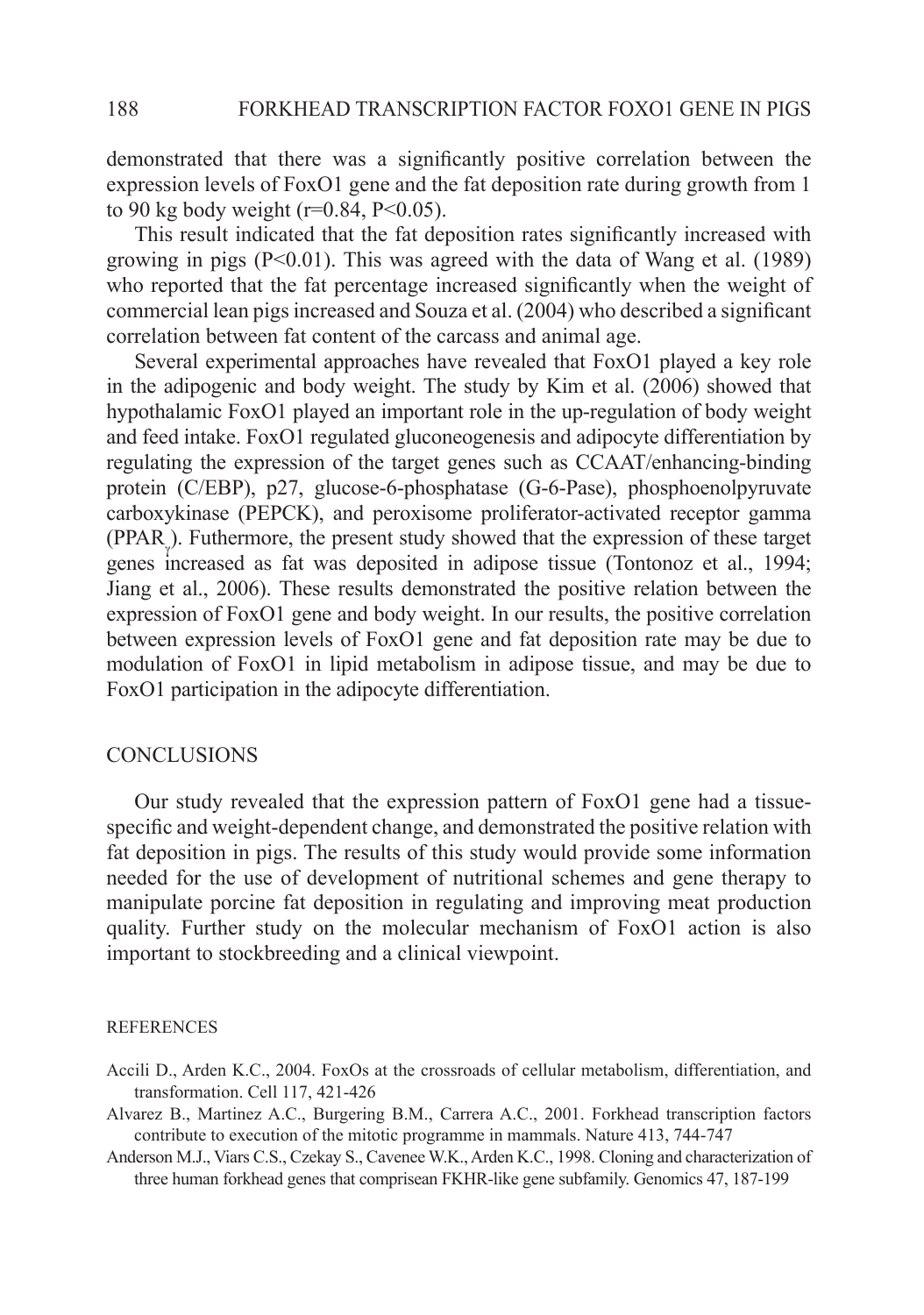- Brunet A., Bonni A., Zigmond M.J., Lin M.Z., Juo P., Hu L.S., Anderson M.J., Arden K.C., Blenis J., Greenberg M.E., 1999. Akt promotes cell survival by Phosphorylating and inhibiting a Forkhead transcription factor. Cell 96, 857-868
- Burgering B.M., Kops G.J., 2002. Cell cycle and death control: long live Forkheads. Trends Biochem. Sci. 27, 352-360
- Dijkers P.F., Medema R.H., Lammers J.M., Koenderman L., Coffer P.J., 2000. Expression of the proapoptotic Bcl-2 family member Bim is regulated by the Forkhead transcription factor FKHR-L1. Curr. Biol. 10, 1201-1204
- Duncan D.B., 1955. Multiple range and multiple F test. Biometrics 11, 1-42
- Frescas D., Valenti L., Accili D., 2005. Nuclear trapping of the forkhead transcription factor FoxO1 via Sirt-dependent deacetylation promotes expression of glucogenetic genes. J. Biol. Chem. 280, 20589-20595
- Furuyama T., Kitayama K., Yamashita H., Mori N., 2003. Forkhead transcription factor FOXO1 (FKHR)-dependent induction of PDK4 gene expression in skeletal muscle during energy deprivation. Biochem. J. 375, 365-371
- Furuyama T., Nakazawa T., Nakano I., Mori N., 2000. Identification of the differential distribution patterns of mRNAs and consensus binding sequences for mouse DAF-16 homologues. Biochem. J. 349, 629-634
- Furuyama T., Yamashita H., Kitayama K., Higami Y., Shimokawa I., Mori N., 2002. Effects of aging and caloric restriction on the gene expression of FoxO1, 3, and 4 (FKHR, FKHRL1, and AFX) in the rat skeletal muscles. Microsc. Res. Technique 59, 331-334
- Greer E.L., Brunet A., 2005. FOXO transcription factors at the interface between longevity and tumor suppression. Oncogene 50, 7410-7425
- Hoekman M.F.M., Jacobs F.M.J., Smidt M.P., Burbach J.P.H., 2006. Spatial and temporal expression of FoxO transcription factors in the developing and adult murine brain. Gene Expression Patterns 6, 134-140
- Jiang J.F., Xu Z.R., Wang Y.Z., Han X.Y., Wang L., 2006. Postnatal expression pattern of the C/EBP alpha gene in porcine subcutaneous adipose tissue. J. Anim. Feed Sci. 15, 61-70
- Kamei Y., Mizukami J., Miura S., Suzuki M., Takahashi N., Kawada T., Taniguchi T., Ezaki O., 2003. A forkhead transcription factor FKHR up-regulates lipoprotein lipase expression in skeletal muscle. FEBS Lett. 536, 232-236
- Khoo B.Y., Samian M.R., Najimudin N., Tengku Muhammad T.S., 2003. Molecular cloning and characterization of peroxisome proliferator activated receptor gamma 1 (PPAR<sub> $\gamma$ </sub>1)cDNA gene from guinea pig (Cavia porcellus): determination of tissue distribution of PPAR<sub>γ</sub> in guinea pig. Comp. Biochem. Physiol. Pt B 134, 37-44
- Kim M.S., Pak Y.K., Jang P.G., Namkoong C., Choi Y.S., 2006. Role of hypothalamic FoxO1 in the regulation of food intake and energy homeostasis. Nat. Neurosci. 9, 901-906
- Machida S., Booth F.W., 2004. Increased nuclear proteins in muscle satellite cells in aged animals as compared to young growing animals. Exp. Gerontol. 39, 1521-1525
- Mauro V.P., Edelman G.M., 1997. rRNA-like sequences occur in diverse primary transcripts: Implications for the control of gene expression. Proc. Nat. Acad. Sci. USA 94, 422-427
- Nakae J., Biggs W.H., Kitamura T., Cavenee W., Arden K.C., Accili D., 2002. Regulation of insulin action and pancreatic beta-cell function by mutated alleles of the gene encoding forkhead transcription factor FoxO1. Nat. Genet. 32, 245-253
- Nakae J., Kitamura T., Biggs III W.H., Arden K.C., Accili D., 2003. The forkhead transcription factor FoxO1 regulates adipocyte differentiation. Develop. Cell 4, 119-129
- Puigserver P., Rhee J., Donovan J., 2003. Insulin-regualted hepatic gluconeogenesis through FoxO1- PGC-1 $\alpha$  interaction. Nature 423, 550-555